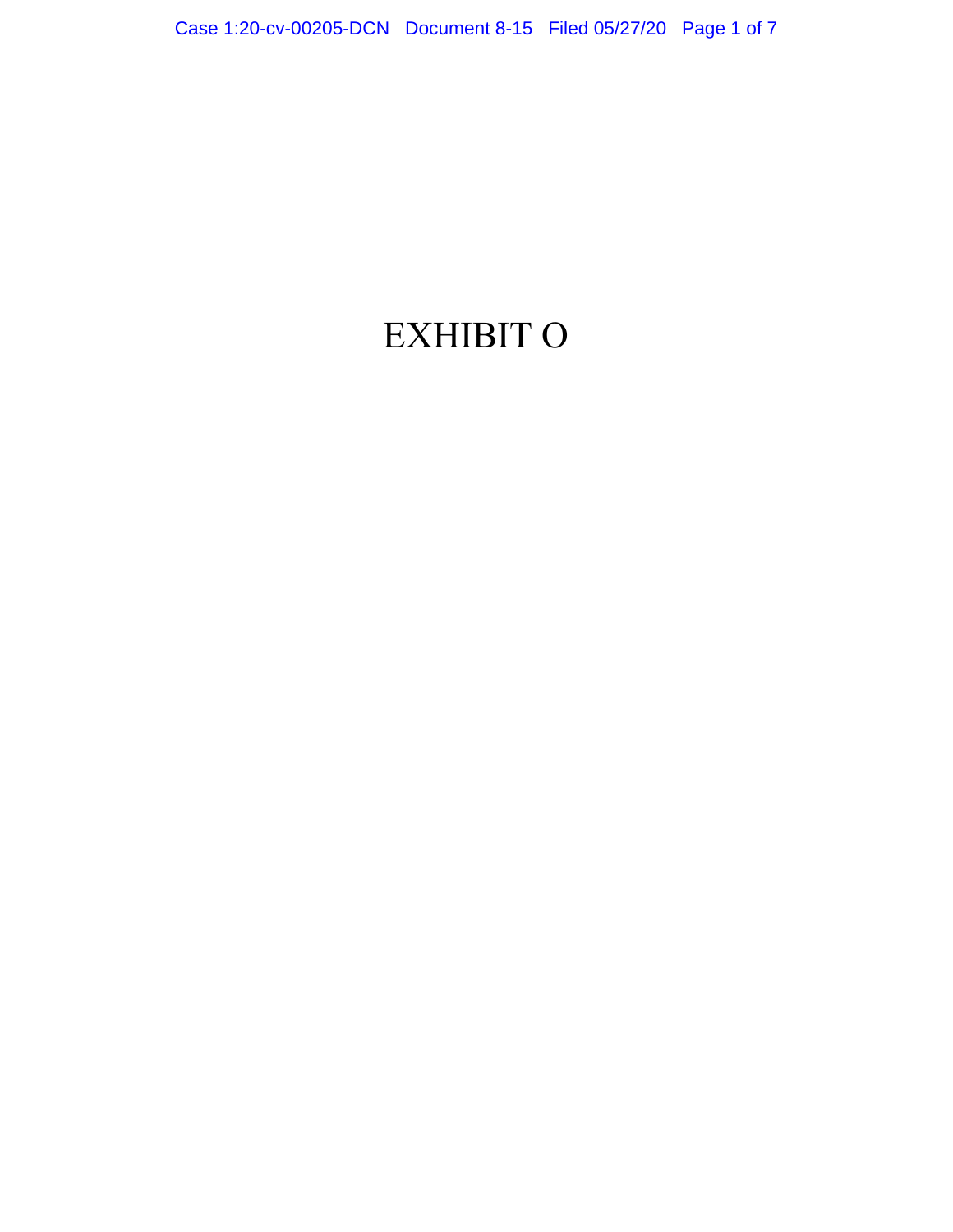## **UNITED STATES DISTRICT COURT DISTRICT OF IDAHO**

| SCOTT HERNDON, REV. JOSH JONES,            |                        |
|--------------------------------------------|------------------------|
| REV. MICHAEL GULOTTA, REV. TIM             |                        |
| REMINGTON, GABRIEL RENCH,                  |                        |
| CHRIS SCHUELER, AND DON MARTIN             |                        |
|                                            |                        |
|                                            |                        |
| Plaintiffs,                                |                        |
|                                            |                        |
| V.                                         | Case No. 2:20-CV-00205 |
|                                            |                        |
| BRADLEY JAY LITTLE, in his official        |                        |
| capacity as Governor of Idaho, and         |                        |
| DAVE JEPPESEN, in his official capacity    |                        |
| as the Director of the Idaho Department of |                        |
| Health and Welfare,                        |                        |
|                                            |                        |
| Defendants.                                |                        |

## **DECLARATION OF REV. TIM REMINGTON**

I, Tim Remington, am an adult, under no disability, and hereby declare the following:

- 1. I am pastor of Altar Church in Coeur d'Alene, Idaho. I have been a pastor at this church since 1984.
- 2. I am also a member of the Idaho House of Representatives.
- 3. My work as pastor of Altar Church includes ministering to people recovering from drug and alcohol addiction; we treat 140 people per year and have had over 3,000 people successfully complete our program over the past 17 years.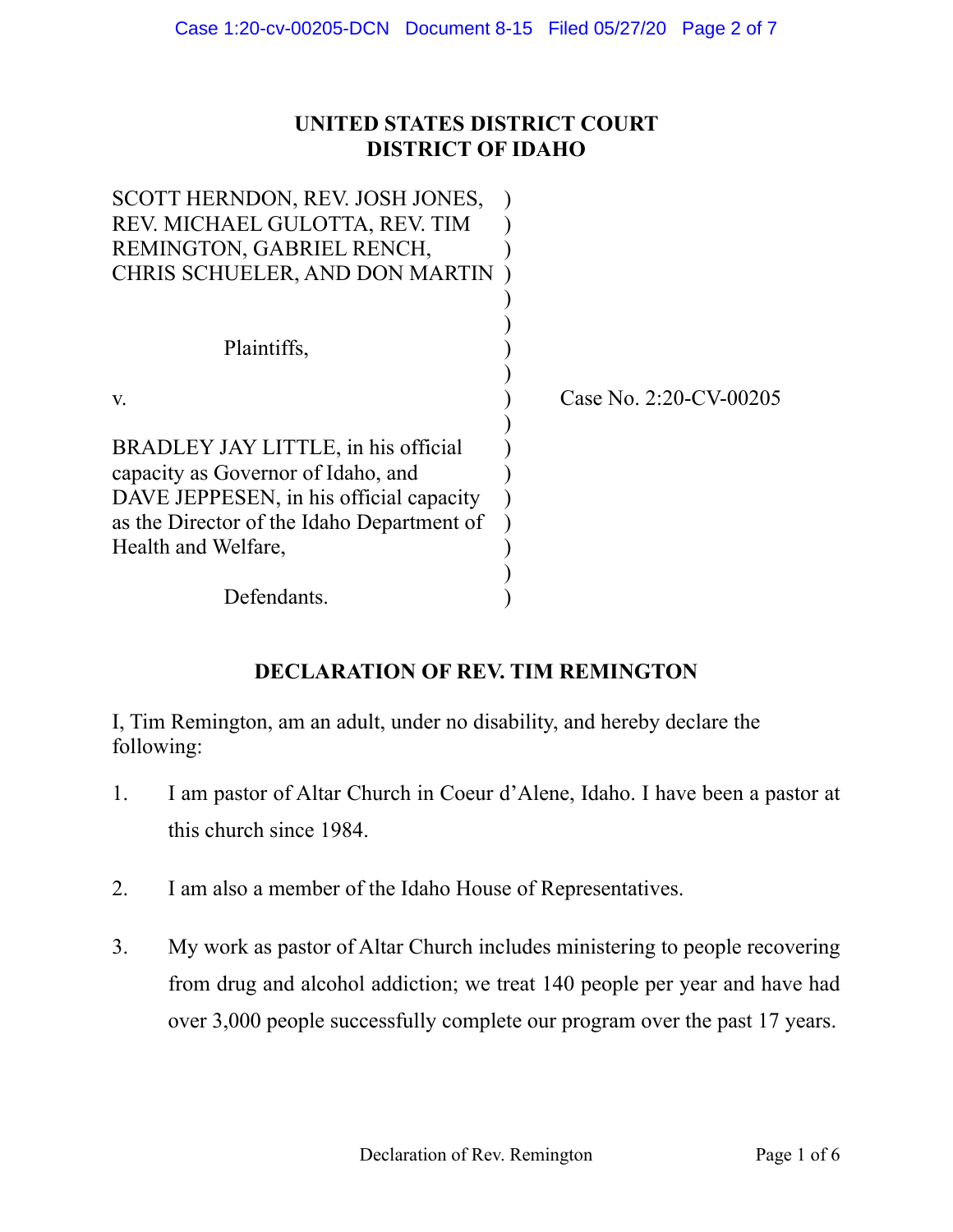- 4. I am competent to testify as to the matters contained herein, I am over the age of 18, and I make this declaration based upon my own personal knowledge, experience, and oral conversations I have personally held with local law enforcement.
- 5. My duties as pastor include: Preaching on Sundays, and numerous other events during the week, teaching adult bible studies, administering baptisms, performing wedding ceremonies, serving communion, counseling people five days a week, ministry to the sick and dying, burying the dead, consoling the grieving and sorrowful, suicide prevention, victim and offender mediation, and being present with church members in all the joys and sorrows and significant milestones of life. I also run a Christian Based residential rehabilitation with almost 100 beds, and facilitate their aftercare for six months after they are done with residential. This is another staff of thirty five people. Someone needs to be the shepherd to these sheep.
- 6. On or about March 25, 2020, the Governor of Idaho issued a "Statewide Stay-Home Order."
- 7. On or about April 15, the Governor amended that Stay-Home Order.
- 8. On or about April 15, 2020, the Governor amended that Stay-Home Order.
- 9. On or about May 1, 2020, the Governor issued a statewide Stay Healthy Order.
- 10. On or about May 16, 2020, the Governor issued a new statewide Stay Healthy Order.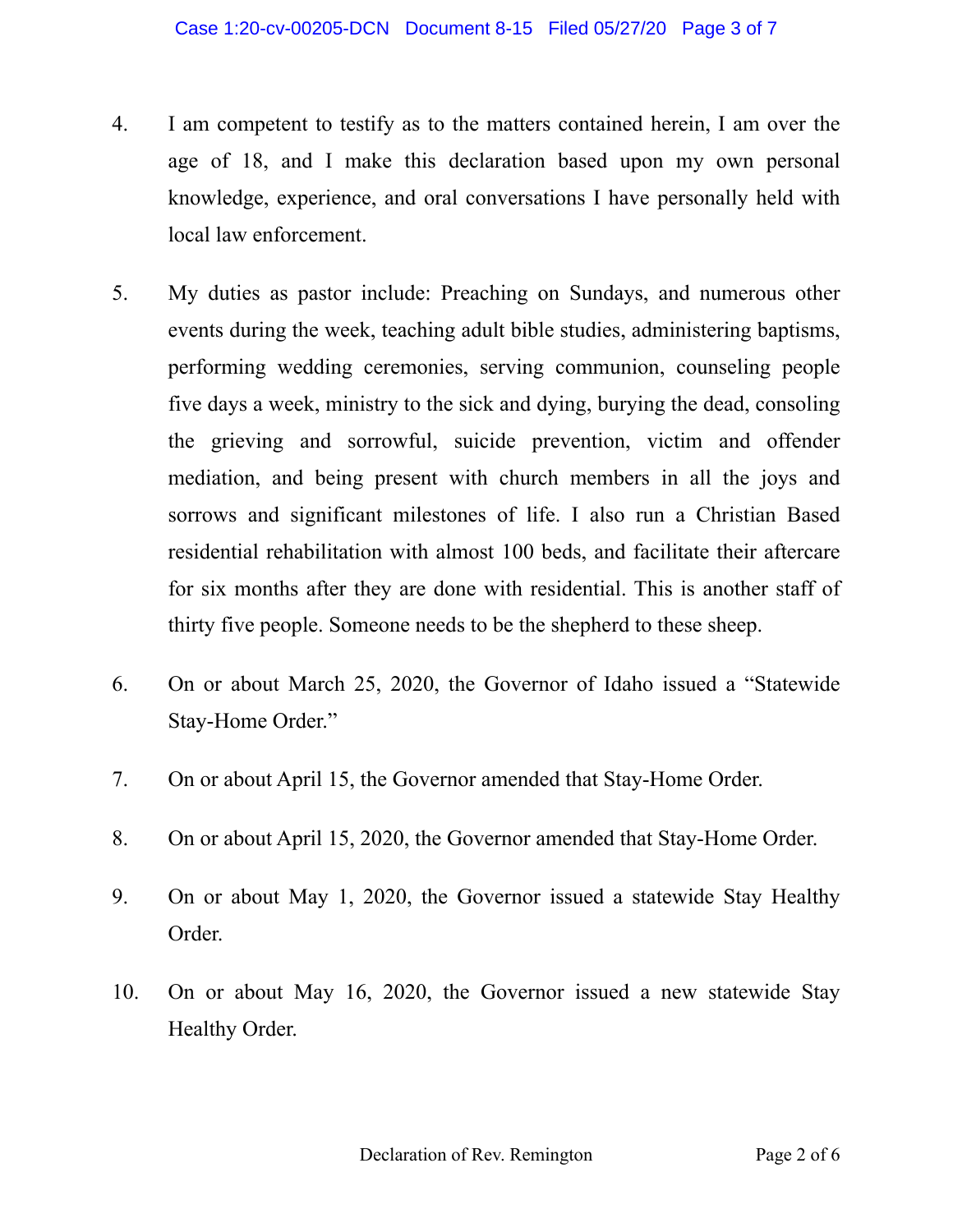- 11. I have read both the original and the amended Stay-Home Order and both the May 1 and May 16 Stay Healthy Orders.
- 12. I found the Stay-Home Order disconcerting because churches are excluded from the definition of "Essential Business."
- 13. I was also concerned that the Stay-Home Order failed to include pastoral duties and church attendance are in the definition of "Essential Activities."
- 14. Because churches are not "essential business" and my work as a pastor is not an "essential activity," effectively, then, at least at face value, the Stay-Home Order could be read as forbidding me from performing my Ministry to all of these people that need help as a pastor, and forbidding my congregation from coming to church on Sunday, counseling with them over their issues, performing weddings and funerals that are some of the most historic part offer lives over what? No deaths, no hospitalized Covid-19 victims in our area.
- 15. Said another way, administration of the Christian sacraments of baptism and the Lord's Supper, as well as conducting the church service generally, appear, by the plain meaning of the words of the Stay-Home Order, to be specifically prohibited, along with the Christian based rehab attending to over three hundred addicts at any time at our church is unconstitutional. Shepherds take care of their flock. If they can't come together and stay together, the wolves get them. We lost more addicts that have come so far in the program lost in this two and a half than we have in the past two years total.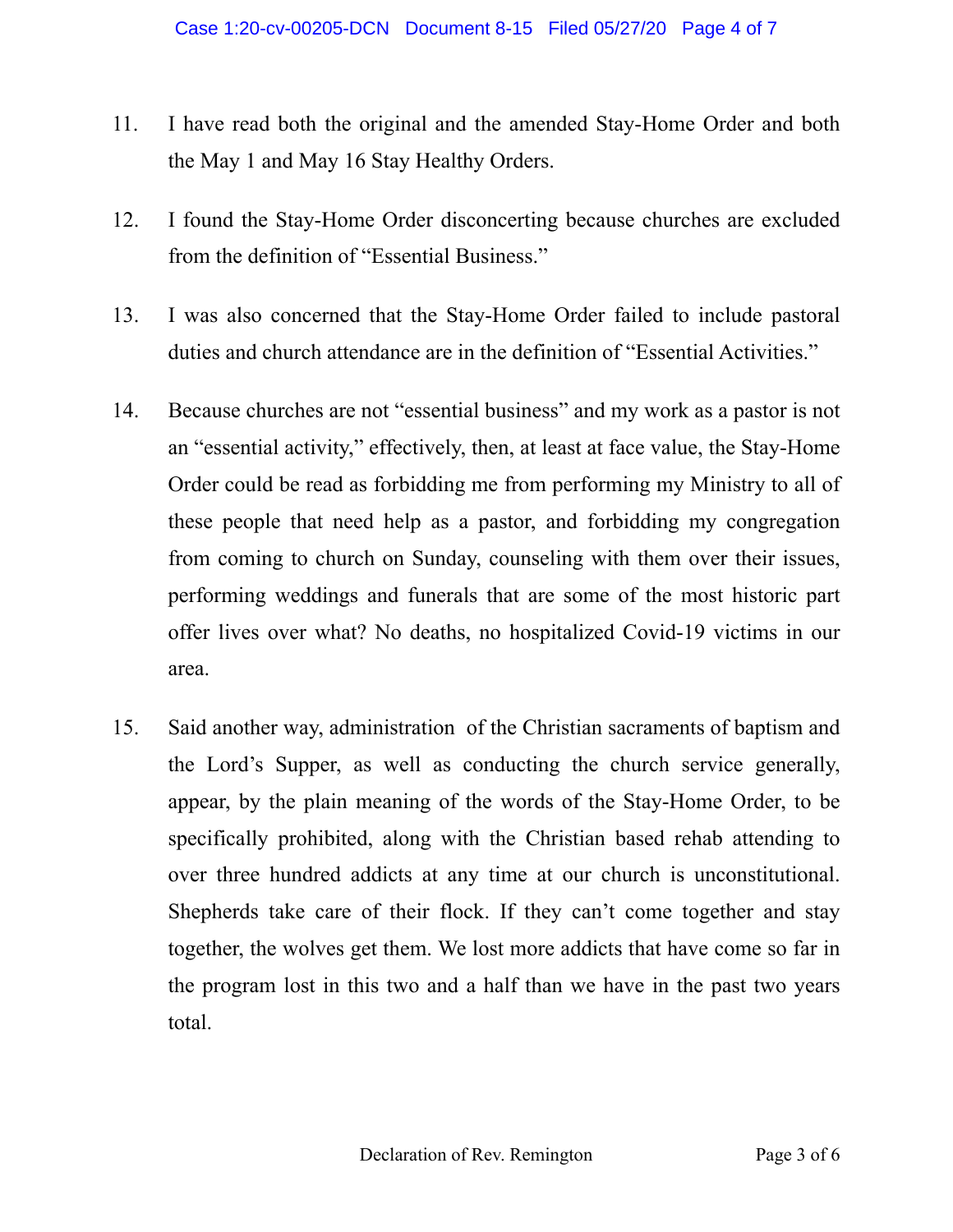- 16. Recognizing this, I was very concerned that the Governor of Idaho had declared the practice of public Christian worship and fellowship to be illegal in this state. That thought is shocking to me as an American who has read the Constitution and swore to protect it. My oath is worthless if I can't follow through on it.
- 17. As both a Christian pastor and a state lawmaker, I am very concerned to heed the calling of God over the state mandate that had no real hard evidence on what was going on, for instance, in Romans 13:1, that my congregation and I "be subject to the governing authorities," when God called us to also help one another at all costs. "Greater love hath no man that he lay down his life for a friend."
- 18. In fact, at many Sunday church services, we pray for both our national and local political leaders to always do the right thing for the people who are the government.
- 19. However, it is also my personal belief, as well as the teaching of my church, that church attendance is an important, yea, necessary, part of the practice of the Christian faith as the Lord has commanded us. To help one another, care for each others needs, even pray over the sick as instructed in the Word of God. We as ministers should take the risk to pray over the people, we call it faith.
- 20. As an example, my church and I find essential the exhortation from Hebrews 10:25, "not forsaking the assembling of ourselves together," and the words of Jesus in the Great Commission (Matthew 28:19), "Go ye therefore, and teach all nations, baptizing them." Visit the sick, take care of the fatherless,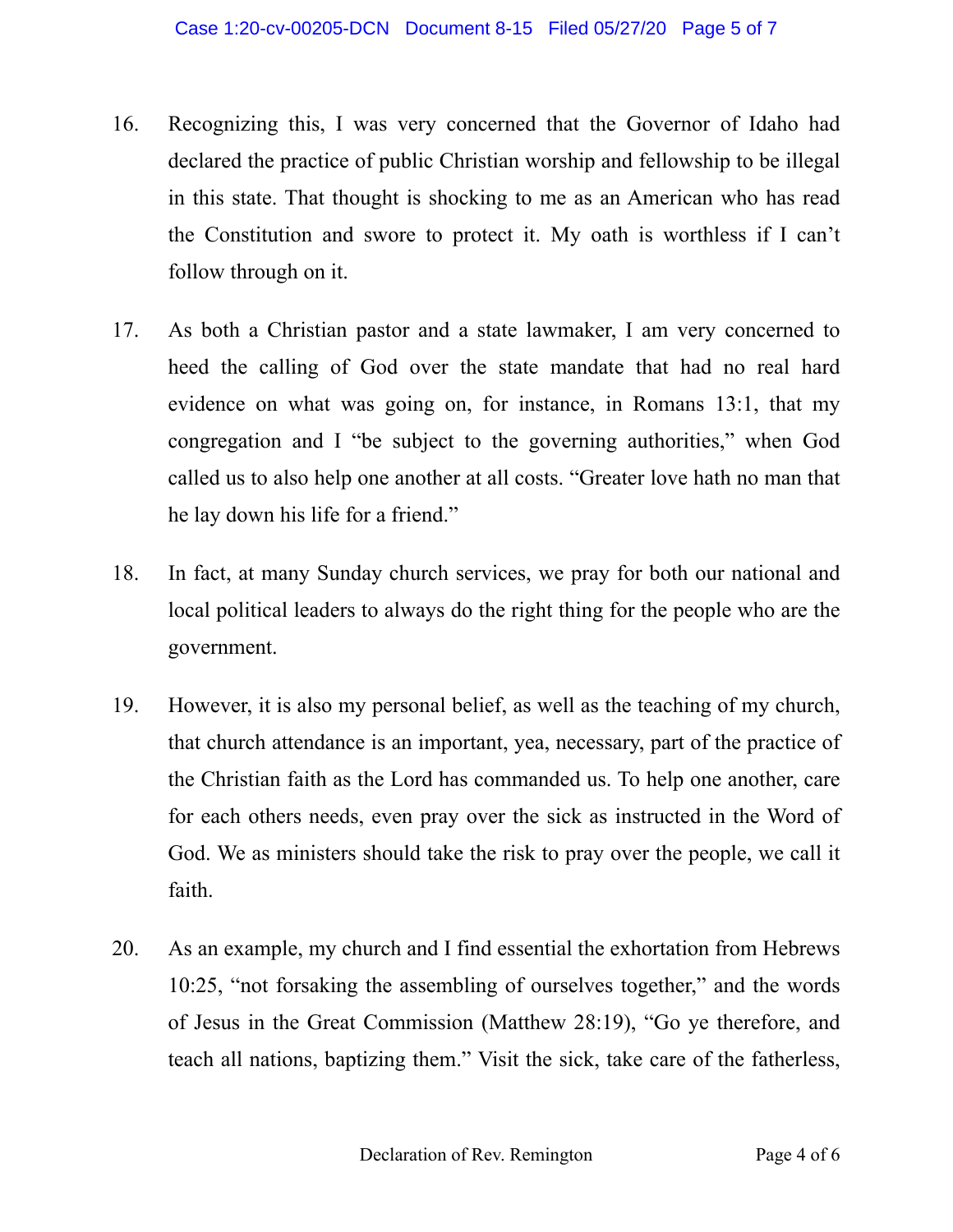visit the ones in jail. If it is shut down, we have now violated our own understanding of the gospel. I want to live the Word not just speak it.

- 21. Further, having been sworn into office on the Bible and taken an oath to support and defend both the state and federal constitutions, I believe that the state government does not have the authority to order the closing of churches in Idaho. Rather, the First Amendment of the United States Constitution and Article 1 of the Idaho Constitution protect our God-given natural law right to publicly attend church services. I now must renounce my oath to obey the Constitution that I swore to uphold, or obey the Governor who also took the same oath that is telling me to go against it. I was ordered to violate the oath I took as a State Lawmaker, to obey the Governor's order that he made. I in good consciousness cannot do that as a man of my word swearing in the Bible.
- 22. The choice before us was deciding between God and government, between our sincerely held religious beliefs and being arrested by state or local police for exercising them.
- 23. This is chilling to me; the Stay-Home Order has forced me to chose between my pastoral oath to God and facing arrest, fines, and possible imprisonment.
- 24. Even if the governor lifts the Stay-Home Order, I am very concerned that he believes he has the authority to ban church again in the future, such as if this virus resurfaces again next winter like some predict.
- / /
- / /
- $//$